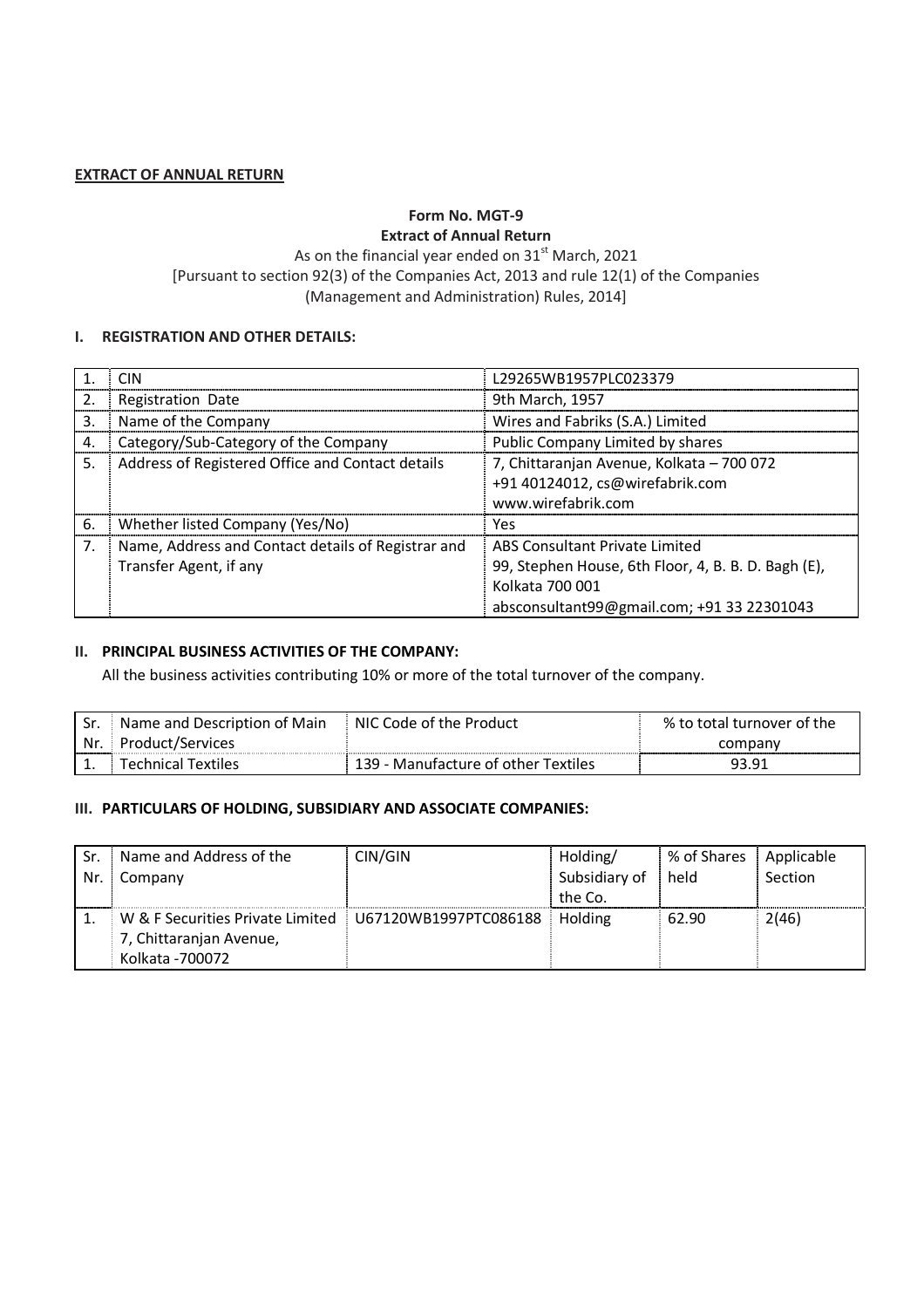# **IV. SHARE HOLDING PATTERN (Equity Share Capital Breakup as percentage of Total Equity):**

# **i. Category-wise Share Holding**

| Sr. | Category of           |                              |                              | No. of Shares held at the beginning of |                          | No. of Shares held at the end of the |                          |                | $\%$                     |        |
|-----|-----------------------|------------------------------|------------------------------|----------------------------------------|--------------------------|--------------------------------------|--------------------------|----------------|--------------------------|--------|
| Nr. | Shareholders          |                              | the year                     |                                        |                          |                                      | year                     |                |                          | Change |
|     |                       | Demat                        | Physical                     | Total                                  | % of                     | Demat                                | Physical                 | Total          | % of                     | during |
|     |                       |                              |                              |                                        | Total                    |                                      |                          |                | Total                    | the    |
|     |                       |                              |                              |                                        |                          |                                      |                          |                |                          | year   |
| А.  | <b>PROMOTERS</b>      |                              |                              |                                        |                          |                                      |                          |                |                          |        |
| 1.  | Indian                |                              |                              |                                        |                          |                                      |                          |                |                          |        |
| а.  | Individual/HUF        | 16200                        |                              | 16200                                  | 0.53                     | 16200                                |                          | 16200          | 0.53                     |        |
| b.  | Central Govt.         | $\qquad \qquad \blacksquare$ | $\overline{a}$               | $\overline{\phantom{a}}$               | $\overline{\phantom{a}}$ | $\overline{\phantom{0}}$             | $\overline{\phantom{m}}$ | $\frac{1}{2}$  | $\overline{\phantom{a}}$ |        |
| c.  | State Govt.           | $\overline{a}$               |                              |                                        |                          |                                      |                          |                |                          |        |
| d.  | <b>Body Corporate</b> | 2270156                      | $\bar{a}$                    | 2270156                                | 74.28                    | 2270156                              |                          | 2270156        | 74.28                    |        |
| e.  | Banks / FI            |                              |                              |                                        |                          |                                      |                          |                |                          |        |
| f.  | Other                 | $\overline{\phantom{a}}$     | $\overline{\phantom{0}}$     | $\overline{\phantom{0}}$               |                          |                                      |                          |                |                          |        |
|     | Sub-Total A(1)        | 2286356                      | $\overline{\phantom{a}}$     | 2286356                                | 74.81                    | 2286356                              | $\overline{\phantom{a}}$ | 2286356        | 74.81                    |        |
| 2.  | Foreign               |                              |                              |                                        |                          |                                      |                          |                |                          |        |
| а.  | NRI-Individuals       |                              |                              | $\overline{\phantom{a}}$               |                          |                                      | $\overline{\phantom{a}}$ |                |                          |        |
| b.  | Other                 |                              |                              |                                        |                          |                                      |                          |                |                          |        |
|     | Individuals           |                              |                              |                                        | $\overline{\phantom{a}}$ |                                      |                          |                | $\overline{\phantom{a}}$ |        |
| c.  | <b>Body Corporate</b> | $\blacksquare$               |                              | $\overline{\phantom{0}}$               | $\overline{a}$           |                                      |                          | $\overline{a}$ |                          |        |
| d.  | Banks / FI            | $\overline{\phantom{a}}$     | $\overline{\phantom{a}}$     | $\overline{\phantom{a}}$               | -                        |                                      | $\overline{\phantom{a}}$ |                |                          |        |
| e.  | Other                 | $\frac{1}{2}$                | $\overline{\phantom{a}}$     | $\overline{\phantom{a}}$               | $\overline{\phantom{a}}$ | $\overline{\phantom{0}}$             | $\overline{\phantom{a}}$ | $\overline{a}$ | $\overline{\phantom{a}}$ |        |
|     | Sub-Total A(2)        | $\blacksquare$               | $\blacksquare$               | $\overline{\phantom{0}}$               | $\overline{\phantom{0}}$ | L,                                   | $\overline{\phantom{a}}$ |                | $\blacksquare$           |        |
|     | Total                 |                              |                              |                                        |                          |                                      |                          |                |                          |        |
|     | Shareholding of       | 2286356                      |                              | 2286356                                | 74.81                    | 2286356                              |                          | 2286356        | 74.81                    |        |
|     | Promoters (A)         |                              |                              |                                        |                          |                                      |                          |                |                          |        |
| В.  | PUBLIC SHAREHOLDING   |                              |                              |                                        |                          |                                      |                          |                |                          |        |
| 1.  | Institution           |                              |                              |                                        |                          |                                      |                          |                |                          |        |
| а.  | <b>Mutual Funds</b>   | 100                          | 450                          | 550                                    | 0.02                     | 100                                  | 450                      | 550            | 0.02                     |        |
| b.  | Bank/FI               | 100                          | 100                          | 200                                    | 0.01                     | 100                                  | 100                      | 200            | 0.01                     |        |
| c.  | Cent. Govt.           | $\Box$                       |                              | $\overline{\phantom{0}}$               |                          |                                      |                          |                | $\bar{a}$                |        |
| d.  | State Govt.           | $\bar{a}$                    | $\bar{ }$                    | $\overline{a}$                         | $\overline{a}$           |                                      |                          | $\overline{a}$ |                          |        |
| е.  | Venture Capital       | $\overline{\phantom{a}}$     |                              |                                        |                          |                                      |                          |                |                          |        |
| f.  | Insurance Co.         | $\overline{\phantom{a}}$     | $\qquad \qquad \blacksquare$ | $\qquad \qquad \blacksquare$           | $\qquad \qquad -$        |                                      | $\overline{a}$           | $\frac{1}{2}$  | $\overline{\phantom{0}}$ |        |
| g.  | FIIs                  |                              |                              |                                        |                          |                                      |                          |                |                          |        |
| h.  | Foreign Venture       |                              |                              |                                        |                          |                                      |                          |                |                          |        |
|     | Capital Fund          |                              |                              |                                        |                          |                                      |                          |                |                          |        |
| i.  | Others                |                              |                              |                                        |                          |                                      |                          |                |                          |        |
|     | Sub-Total B(1)        | 200                          | 550                          | 750                                    | 0.03                     | 200                                  | 550                      | 750            | 0.03                     |        |
| 2.  | Non-Institution       |                              |                              |                                        |                          |                                      |                          |                |                          |        |
| а.  | <b>Body Corporate</b> |                              |                              |                                        |                          |                                      |                          |                |                          |        |
| i.  | Indian                | 158473                       | 300                          | 158773                                 | 5.20                     | 160238                               | 300                      | 160538         | 5.25                     | 0.05   |
| ii. | Overseas              |                              |                              |                                        |                          |                                      |                          |                |                          |        |
| b.  | Individuals           |                              |                              |                                        |                          |                                      |                          |                |                          |        |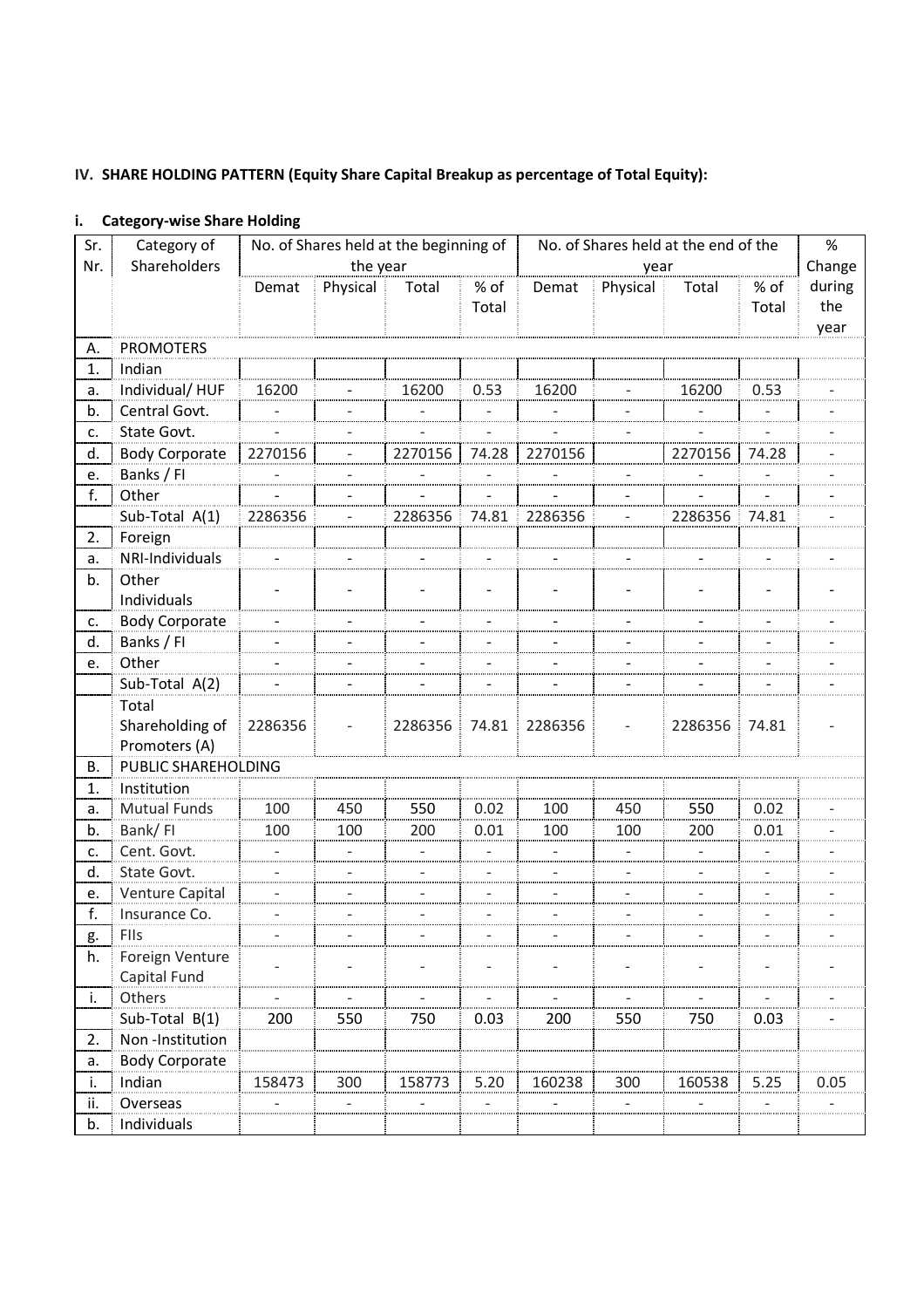| i.  | Individual<br>Shareholders<br>holding<br><b>Nominal Share</b><br>Capital upto Rs.<br>1 Lac         | 378030  | 140392 | 518422  | 16.96          | 379168  | 132033 | 511201  | 16.72 | $-0.24$ |
|-----|----------------------------------------------------------------------------------------------------|---------|--------|---------|----------------|---------|--------|---------|-------|---------|
| ii. | Individual<br>Shareholders<br>holding<br><b>Nominal Share</b><br>Capital in excess<br>of Rs. 1 Lac | 20017   |        | 20017   | 0.65           | 21343   |        | 21343   | 0.70  | 0.05    |
| C.  | Others                                                                                             |         |        |         |                |         |        |         |       |         |
| i.  | <b>NRI</b>                                                                                         | 5517    | 3600   | 9117    | 0.30           | 5316    | 3600   | 8916    | 0.29  | $-0.01$ |
|     | Sub-Total B(2)                                                                                     | 562037  | 144292 | 706329  | 23.11          | 566065  | 135933 | 701998  | 22.96 | $-0.15$ |
|     | <b>Total Public</b><br>Shareholding(B)                                                             | 562237  | 144842 | 707079  | 23.14          | 566265  | 136483 | 702748  | 22.99 | $-0.15$ |
| C.  | <b>IEPF</b><br><b>AUTHORITY</b>                                                                    | 62815   |        | 62815   | 2.05           | 67146   |        | 67146   | 2.20  | 0.15    |
| D.  | SHARES HELD BY CUSTODIAN FOR GDRS & ADRS                                                           |         |        |         |                |         |        |         |       |         |
| 1.  | Promoter and<br><b>Promoter Group</b>                                                              |         |        |         |                |         |        |         |       |         |
| 2.  | Public                                                                                             | L.      |        |         | $\overline{a}$ |         |        |         |       |         |
|     | <b>Grand Total</b><br>(A+B+C+D)                                                                    | 2911408 | 144842 | 3056250 | 100            | 2919767 | 136483 | 3056250 | 100   |         |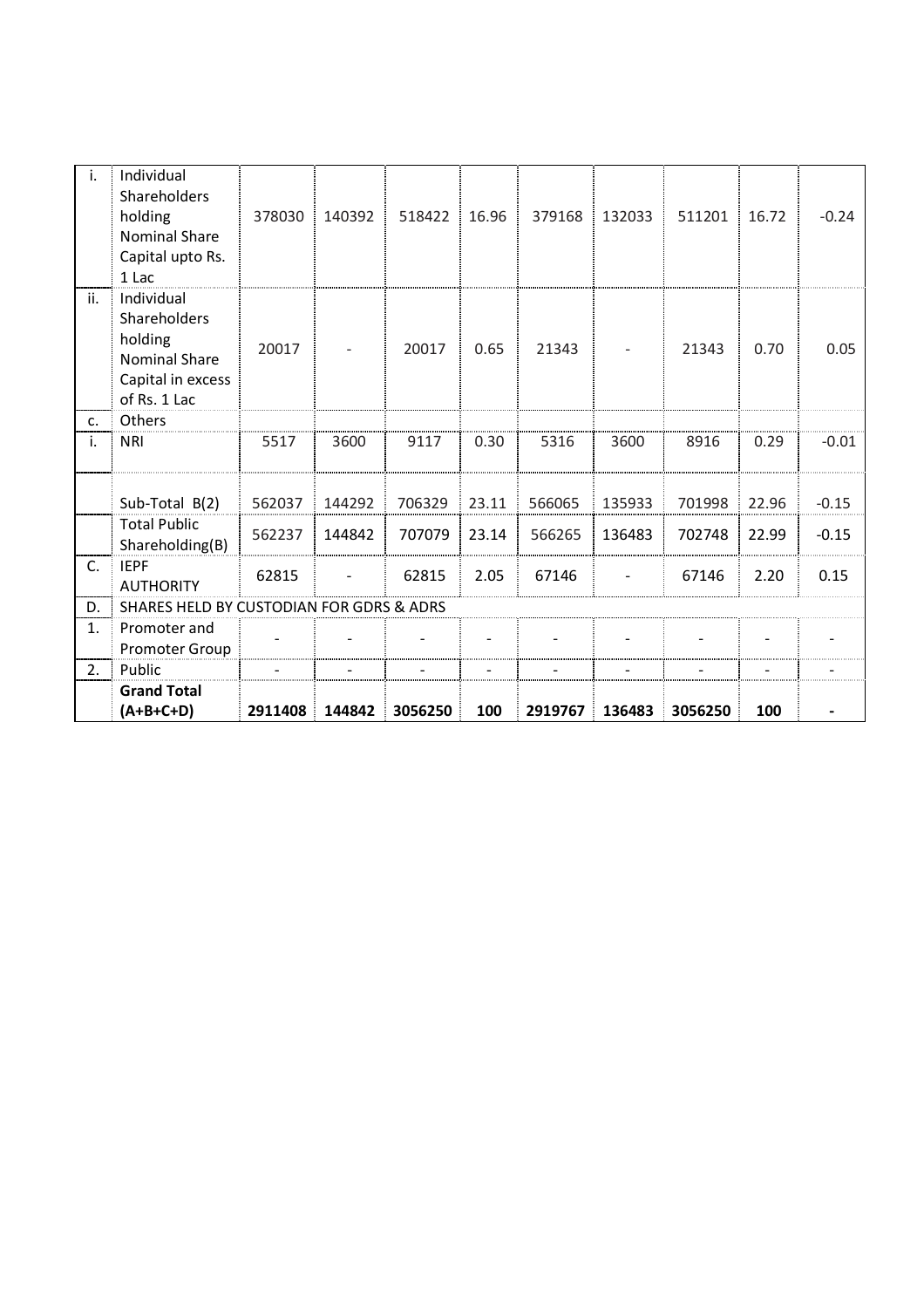## **ii. Shareholding of Promoters**

| Sr. | Shareholder's Name          |               | Shareholding at the   |                          | Shareholding at the end of |               | %                        |                          |
|-----|-----------------------------|---------------|-----------------------|--------------------------|----------------------------|---------------|--------------------------|--------------------------|
| Nr. |                             |               | beginning of the year |                          |                            | the year      |                          | change                   |
|     |                             | No. of        | % of                  | $%$ of                   | No. of                     | % of          | % of                     | in                       |
|     |                             | <b>Shares</b> | total                 | <b>Shares</b>            | <b>Shares</b>              | total         | Shares                   | shareho                  |
|     |                             |               | <b>Shares</b>         | pledged                  |                            | <b>Shares</b> | pledged                  | Iding                    |
|     |                             |               | of the                | /encum                   |                            | of the        | /encum                   | during                   |
|     |                             |               | Co.                   | bered                    |                            | Co.           | bered                    | the year                 |
| 1.  | Kishan Kumar Khaitan        | 100           | 0.00                  |                          | 100                        | 0.00          | $\overline{\phantom{0}}$ |                          |
| 2.  | Mahendra Khaitan            | 500           | 0.02                  | $\overline{\phantom{a}}$ | 500                        | 0.02          | $\overline{\phantom{a}}$ |                          |
| 3.  | Devesh Khaitan              | 100           | 0.00                  | L,                       | 100                        | 0.00          | $\overline{\phantom{a}}$ | $\sim$                   |
| 4.  | Ranjana Khaitan             | 100           | 0.00                  | L,                       | 100                        | 0.00          | $\overline{a}$           | $\overline{\phantom{0}}$ |
| 5.  | Shailja Khaitan             | 100           | 0.00                  |                          | 100                        | 0.00          | $\overline{a}$           |                          |
| 6.  | Parul Khaitan               | 100           | 0.00                  |                          | 100                        | 0.00          | ÷.                       |                          |
| 7.  | Master Viraj Khaitan        | 100           | 0.00                  |                          | 100                        | 0.00          | ۳                        |                          |
| 8.  | Master Reyansh Khaitan      | 100           | 0.00                  |                          | 100                        | 0.00          | $\overline{\phantom{0}}$ |                          |
| 9.  | Pranika Khaitan Rawat       | 5000          | 0.16                  |                          | 5000                       | 0.16          | ٠                        |                          |
| 10. | Varshita Khaitan Ruia       | 5000          | 0.16                  |                          | 5000                       | 0.16          | $\overline{\phantom{0}}$ |                          |
| 11. | Divisha Khaitan Kedia       | 5000          | 0.16                  | $\overline{a}$           | 5000                       | 0.16          | $\overline{\phantom{a}}$ |                          |
| 12. | W & F Securities Pvt. Ltd.  | 1922314       | 62.90                 | L,                       | 1922314                    | 62.90         | $\overline{\phantom{0}}$ |                          |
| 13. | <b>BKM Mercantile LLP</b>   | 347642        | 11.37                 | $\overline{\phantom{a}}$ | 347642                     | 11.37         | $\overline{\phantom{a}}$ | $\sim$                   |
| 14. | Wires and Fabriks Pvt. Ltd. | 100           | 0.00                  |                          | 100                        | 0.00          | $\overline{\phantom{0}}$ |                          |
| 15. | W & F Millennium Mercantile | 100           | 0.00                  |                          | 100                        |               |                          |                          |
|     | Pvt. Ltd.                   |               |                       |                          |                            | 0.00          |                          |                          |
|     | <b>Total</b>                | 2286356       | 74.81                 |                          | 2286356                    | 74.81         |                          |                          |

**iii. Change in Promoters' Shareholding.** 

There has been no Change in the Promoters Shareholding during the Financial Year 2020-21.

# **iv. Shareholding Pattern of top ten Shareholders (other than Directors, Promoters and Holders of GDRs and ADRs)**

| Sr.<br>Nr. | <b>Top Ten Shareholders</b>      | Shareholding at the beginning of<br>the year 1st April, 2020 |               | Shareholding at the end of the<br>year 31st March, 2021 |               |
|------------|----------------------------------|--------------------------------------------------------------|---------------|---------------------------------------------------------|---------------|
|            |                                  | No. of shares                                                | % of total    | No. of shares                                           | % of total    |
|            |                                  |                                                              |               |                                                         |               |
|            |                                  |                                                              | shares of the |                                                         | shares of the |
|            |                                  |                                                              | company       |                                                         | company       |
| 1.         | Fountain Vanijya Pvt. Ltd.       | 139204                                                       | 4.55          | 139204                                                  | 4.55          |
| 2.         | <b>IEPF Authority</b>            | 62815                                                        | 2.06          | 67146                                                   | 2.20          |
| 3.         | Sumedha Sharma                   | 20017                                                        | 0.65          | 21343                                                   | 0.70          |
| 4.         | Rajesh Hiranandani               | 8107                                                         | 0.27          | 8107                                                    | 0.27          |
| 5.         | Kanchan Chandak                  | 7850                                                         | 0.26          | 7850                                                    | 0.26          |
| 6.         | Saroj Chandak                    |                                                              |               | 7400                                                    | 0.24          |
| 7.         | <b>Bijal Suresh Dalal</b>        | 5500                                                         | 0.18          | 5500                                                    | 0.18          |
| 8.         | <b>Muktilal Ganulal Paldiwal</b> | 5490                                                         | 0.18          | 5490                                                    | 0.18          |
| 9.         | Hemant D Jain                    | 5000                                                         | 0.16          | 5000                                                    | 0.16          |
| 10.        | Neha Saraf                       | 5000                                                         | 0.16          | 5000                                                    | 0.16          |
| 11.        | Vidhi Pasari                     | 5000                                                         | 0.16          | 5000                                                    | 0.16          |
| 12.        | Golden Goenka Commerce Pvt. Ltd. | 5000                                                         | 0.16          | 5000                                                    | 0.16          |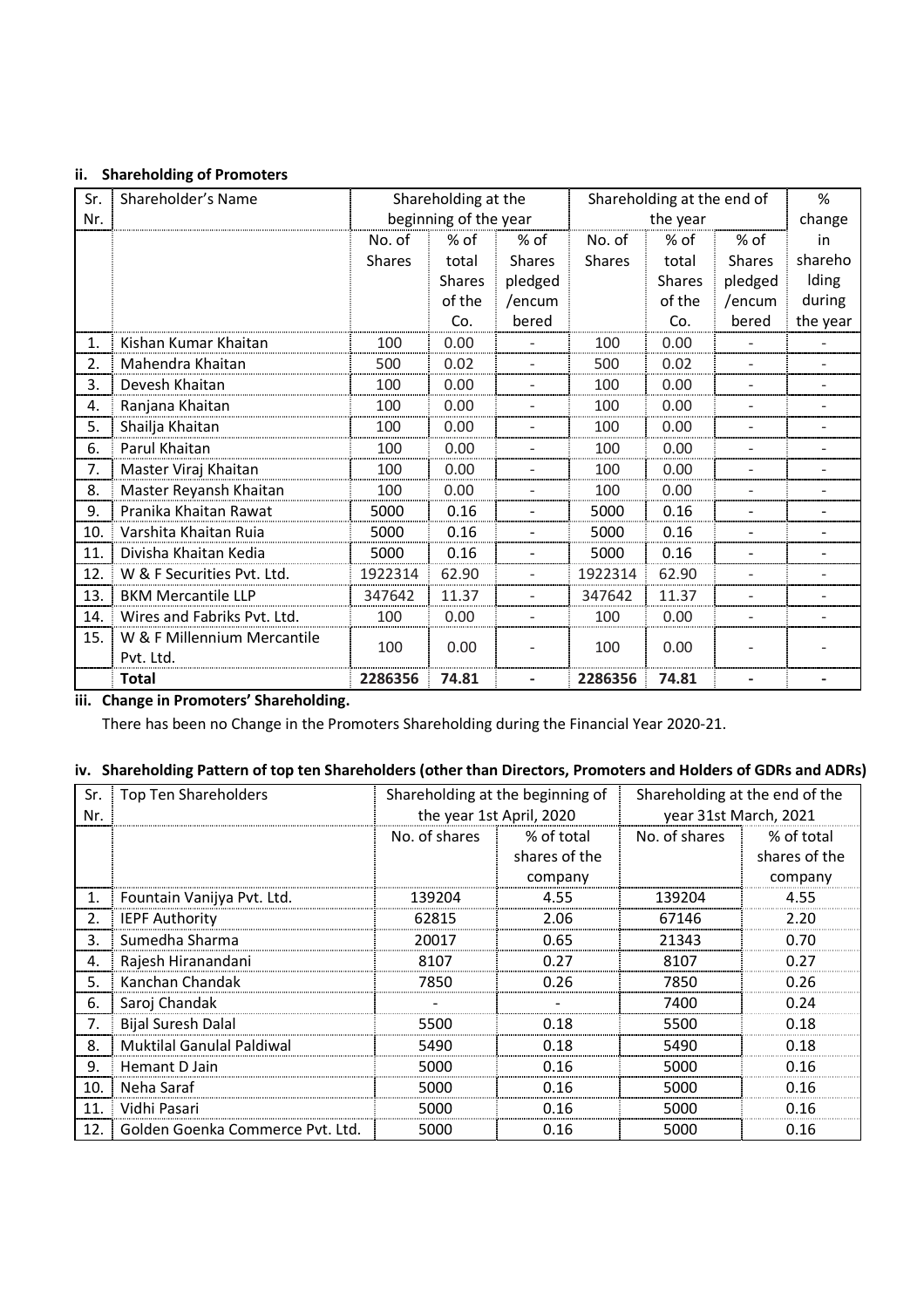| Sr.<br>Nr.     | For each of the Director and KMP<br>Shareholding at the beginning of<br>the Year |               | <b>Cumulative Shareholding during</b><br>the Year |               |                                        |
|----------------|----------------------------------------------------------------------------------|---------------|---------------------------------------------------|---------------|----------------------------------------|
|                | Name of the Director/KMP                                                         | No. of shares | % of total<br>shares of the<br>company            | No. of shares | % of total<br>shares of the<br>company |
| $\mathbf{1}$ . | Kishan Kumar Khaitan                                                             |               |                                                   |               |                                        |
|                | At the beginning of the Year                                                     | 100           | 0.00                                              | 100           | 0.00                                   |
|                | At the end of the Year                                                           | 100           | 0.00                                              | 100           | 0.00                                   |
| 2.             | Mahendra Khaitan                                                                 |               |                                                   |               |                                        |
|                | At the beginning of the Year                                                     | 500           | 0.02                                              | 500           | 0.02                                   |
|                | At the end of the Year                                                           | 500           | 0.02                                              | 500           | 0.02                                   |
| $\mathbf{3}$ . | Devesh Khaitan                                                                   |               |                                                   |               |                                        |
|                | At the beginning of the Year                                                     | 100           | 0.00                                              | 100           | 0.00                                   |
|                | At the end of the Year                                                           | 100           | 0.00                                              | 100           | 0.00                                   |
| 4.             | Pranika Khaitan Rawat                                                            |               |                                                   |               |                                        |
|                | At the beginning of the Year                                                     | 5000          | 0.16                                              | 5000          | 0.16                                   |
|                | At the end of the Year                                                           | 5000          | 0.16                                              | 5000          | 0.16                                   |
| 5.             | Rajesh Patni                                                                     |               |                                                   |               |                                        |
|                | At the beginning of the Year                                                     | 140           | 0.00                                              | 140           | 0.00                                   |
|                | At the end of the Year                                                           | 140           | 0.00                                              | 140           | 0.00                                   |

# **v. Shareholding of Directors and Key Managerial Personnel.**

## **V. INDEBTEDNESS:**

Indebtedness of the Company including interest outstanding/accrued but not due for payment (Rs. in Lacs)

| Sr. | Particulars                          | Secured Loans   | Unsecured | Deposits | Total        |
|-----|--------------------------------------|-----------------|-----------|----------|--------------|
| Nr. |                                      | Excluding       | Loans     |          | Indebtedness |
|     |                                      | <b>Deposits</b> |           |          |              |
|     | Indebtedness at the beginning of the |                 |           |          |              |
|     | financial year                       |                 |           |          |              |
| 1.  | <b>Principal Amount</b>              | 4099.69         |           |          | 4099.69      |
| 2.  | Interest due but not paid            |                 |           |          |              |
| 3.  | Interest accrued but not due         | 20.78           |           |          | 20.78        |
|     | Total of (1+2+3)                     | 4120.47         |           |          | 4120.47      |
|     | Change in Indebtedness during the    |                 |           |          |              |
|     | financial year                       |                 |           |          |              |
|     | + Addition                           | 1302.39         |           |          | 1302.39      |
|     | - Reduction                          | 2198.66         |           |          | 2198.66      |
|     | <b>Net change</b>                    | $-896.27$       |           |          | $-896.27$    |
|     | Indebtedness at the end of the       |                 |           |          |              |
|     | financial year 31st March, 2021      |                 |           |          |              |
| 1.  | <b>Principal Amount</b>              | 3204.41         |           |          | 3204.41      |
| 2.  | Interest due but not paid            |                 |           |          |              |
| 3.  | Interest accrued but not due         | 19.79           |           |          | 19.79        |
|     | Total of (1+2+3)                     | 3224.20         |           |          | 3224.20      |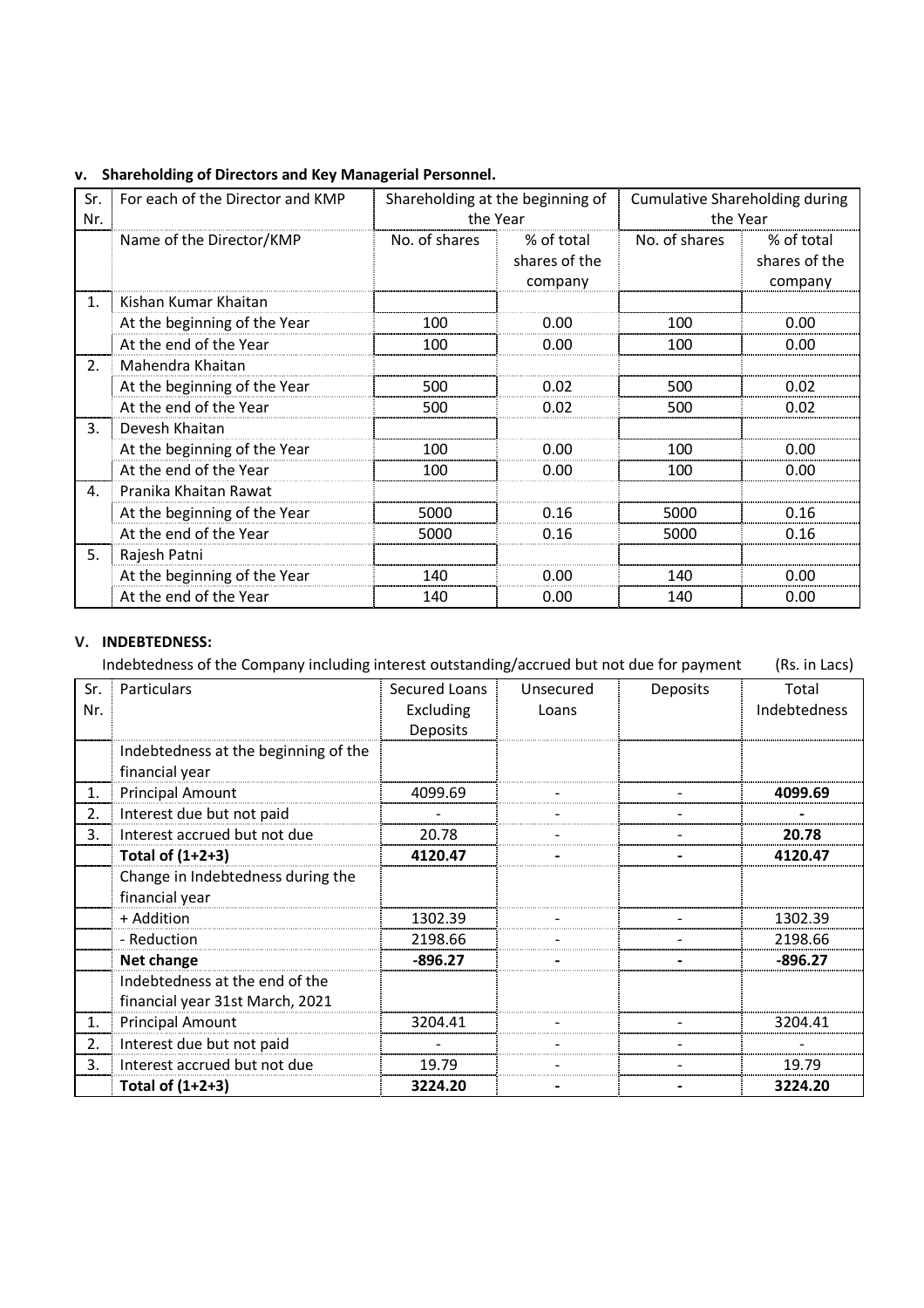## **VI. REMUNERATION OF DIRECTORS AND KEY MANAGERIAL PERSONNEL:**

|     | A. Remuneration to Managing Director, Whole-Time Directors and/or Manager |              |                        |                                                       |                     |  |  |
|-----|---------------------------------------------------------------------------|--------------|------------------------|-------------------------------------------------------|---------------------|--|--|
| Sr. | Particulars of Remuneration                                               |              | Name of MD/WTD/Manager |                                                       | <b>Total Amount</b> |  |  |
| Nr. |                                                                           | Kishan Kumar | Mahendra               | Devesh Khaitan                                        |                     |  |  |
|     |                                                                           | Khaitan      | Khaitan                | Executive                                             |                     |  |  |
|     |                                                                           | Chairman cum | Managing               | Director                                              |                     |  |  |
|     |                                                                           | Managing     | Director               |                                                       |                     |  |  |
|     |                                                                           | Director     |                        |                                                       |                     |  |  |
| 1.  | <b>Gross Salary</b>                                                       |              |                        |                                                       |                     |  |  |
| a.  | Salary as per provisions contained in                                     |              |                        |                                                       |                     |  |  |
|     | Section 17(1) of the Income Tax Act,<br>1961                              | 177.60       | 177.60                 | 95.90                                                 | 451.10              |  |  |
| b.  | Value of perquisites u/s 17(2) of the                                     |              |                        |                                                       |                     |  |  |
|     | Income Tax Act, 1961                                                      | 0.89         | 0.82                   | 0.66                                                  | 2.37                |  |  |
| c.  | Profits in lieu of salary under Section                                   |              |                        |                                                       |                     |  |  |
|     | 17(3) of the Income Tax Act, 1961                                         |              |                        |                                                       |                     |  |  |
| 2.  | <b>Stock Option</b>                                                       |              |                        |                                                       |                     |  |  |
| 3.  | Sweat Equity                                                              |              |                        |                                                       |                     |  |  |
| 4.  | Commission                                                                |              |                        |                                                       |                     |  |  |
|     | as % of Profit                                                            |              |                        |                                                       |                     |  |  |
|     | others                                                                    |              |                        |                                                       |                     |  |  |
| 5.  | <b>Others</b>                                                             | 20.15        | 20.15                  | 10.53                                                 | 50.83               |  |  |
|     | Provident Fund & other Funds                                              |              |                        |                                                       |                     |  |  |
|     | Total (A)                                                                 | 198.64       | 198.57                 | 107.09                                                | 504.30              |  |  |
|     | Ceiling as per the Act                                                    |              |                        | On the basis of approvals received from the Board and |                     |  |  |
|     |                                                                           | Shareholders |                        |                                                       |                     |  |  |

|                                                                            | <b>B.</b> Remuneration of Other Directors. |                                |  |               | (Rs. in Lacs)       |  |
|----------------------------------------------------------------------------|--------------------------------------------|--------------------------------|--|---------------|---------------------|--|
| Sr.                                                                        | Particulars of Remuneration                | Fee for attending   Commission |  | <b>Others</b> | <b>Total Amount</b> |  |
| Nr.                                                                        |                                            | board/committee                |  |               |                     |  |
|                                                                            |                                            | meetings                       |  |               |                     |  |
|                                                                            | Independent Directors                      |                                |  |               |                     |  |
|                                                                            | Rishi Bajoria                              | 2.25                           |  |               | 2.25                |  |
|                                                                            | Saroj Khemka                               | 2.25                           |  |               | 2.25                |  |
|                                                                            | Satish Ajmera                              | 2.10                           |  |               | 2.10                |  |
|                                                                            | Sudhir Bhandari                            | Nil                            |  |               | Nil                 |  |
|                                                                            | Total (1)                                  | 6.60                           |  |               | 6.60                |  |
| 2 <sup>1</sup>                                                             | <b>Other Non-Executive Directors</b>       |                                |  |               |                     |  |
|                                                                            | Pranika Khaitan Rawat                      | 1.05                           |  |               | 1.05                |  |
|                                                                            | Total (2)                                  | 1.05                           |  |               | 1.05                |  |
|                                                                            | Total B $(1+2)$                            | 7.65                           |  |               | 7.65                |  |
| as per Section 197(5) of the Companies Act, 2013<br>Ceiling as per the Act |                                            |                                |  |               |                     |  |